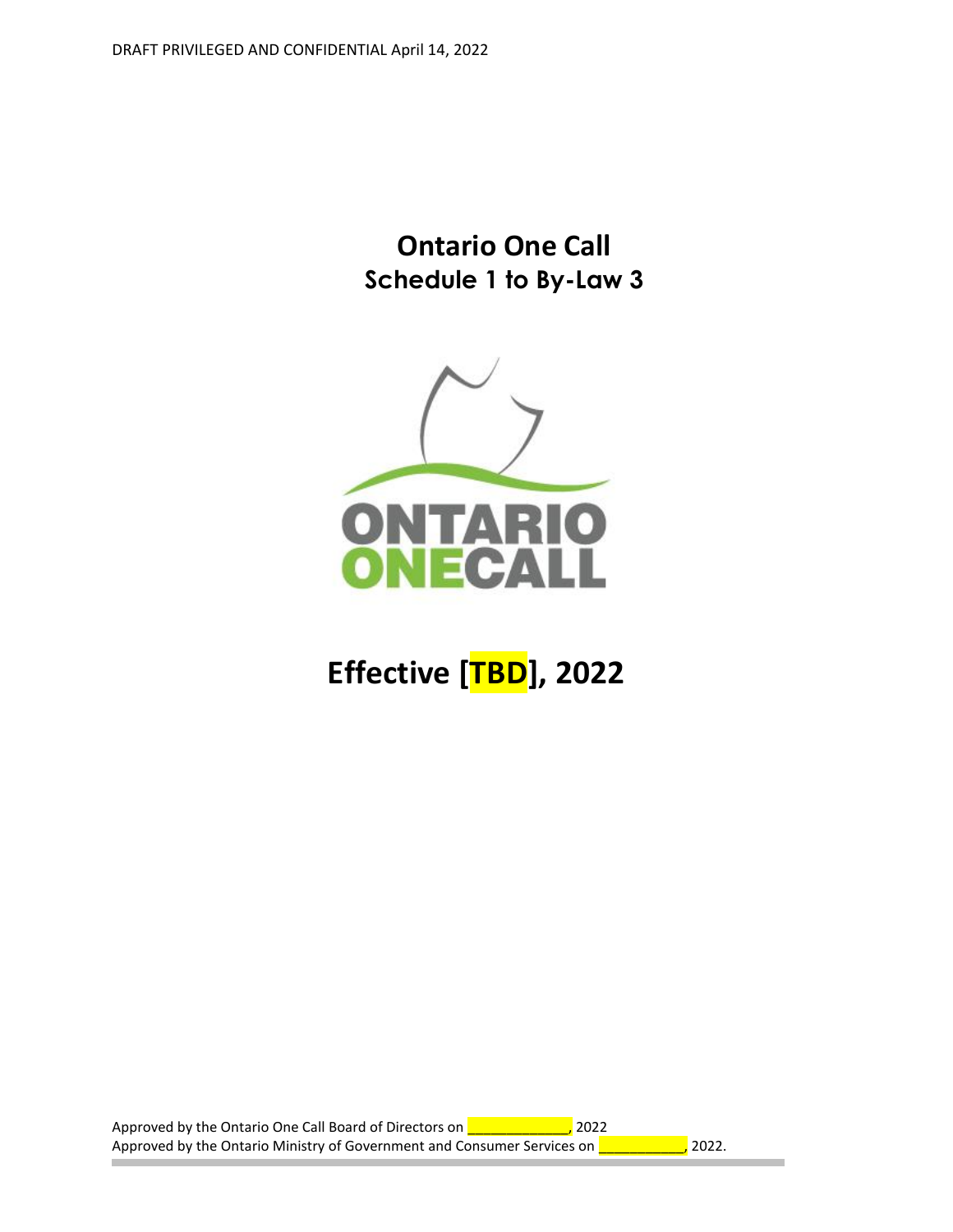# **Table of Contents**

#### **PART I: DEFINITIONS**

1. Definitions………………………………………………………………………………………………………………….1

# **PART II: POWER TO MAKE RULES AND POLICIES**

- 2. Power to make Rules and Policies ……………………………………………………….............
- 3. Rules must be Approved Annually by the Board of Ontario One Call
- 4. Rules must be Posted on Ontario One Call's Website to be Binding

# **PART III: MEMBERSHIP IN ONTARIO ONE CALL**

- 5. Designation of Members
- 6. Members' Obligation to Register with Ontario One Call
- 7. Member Acknowledgements
- 8. Members' Obligation to Provide Information to Ontario One Call
- 9. Members' Obligation to Pay Annual Fees to Ontario One Call and Calculation of Fees
- 10. Penalties and Interest on Late or Unpaid Fees by Members
- 11. Publication of Members' Names for Delinquent Fees, Complaints, or Compliance Issues
- 12. Members' Obligation to Maintain Insurance
- 13. Ontario One Call's Limitation of Liability to Members
- 14. Ownership of Data
- 15. Confidentiality Obligations

#### Page | 2

DRAFT PREPARED APRIL 20, 2022 POST NEW LEG.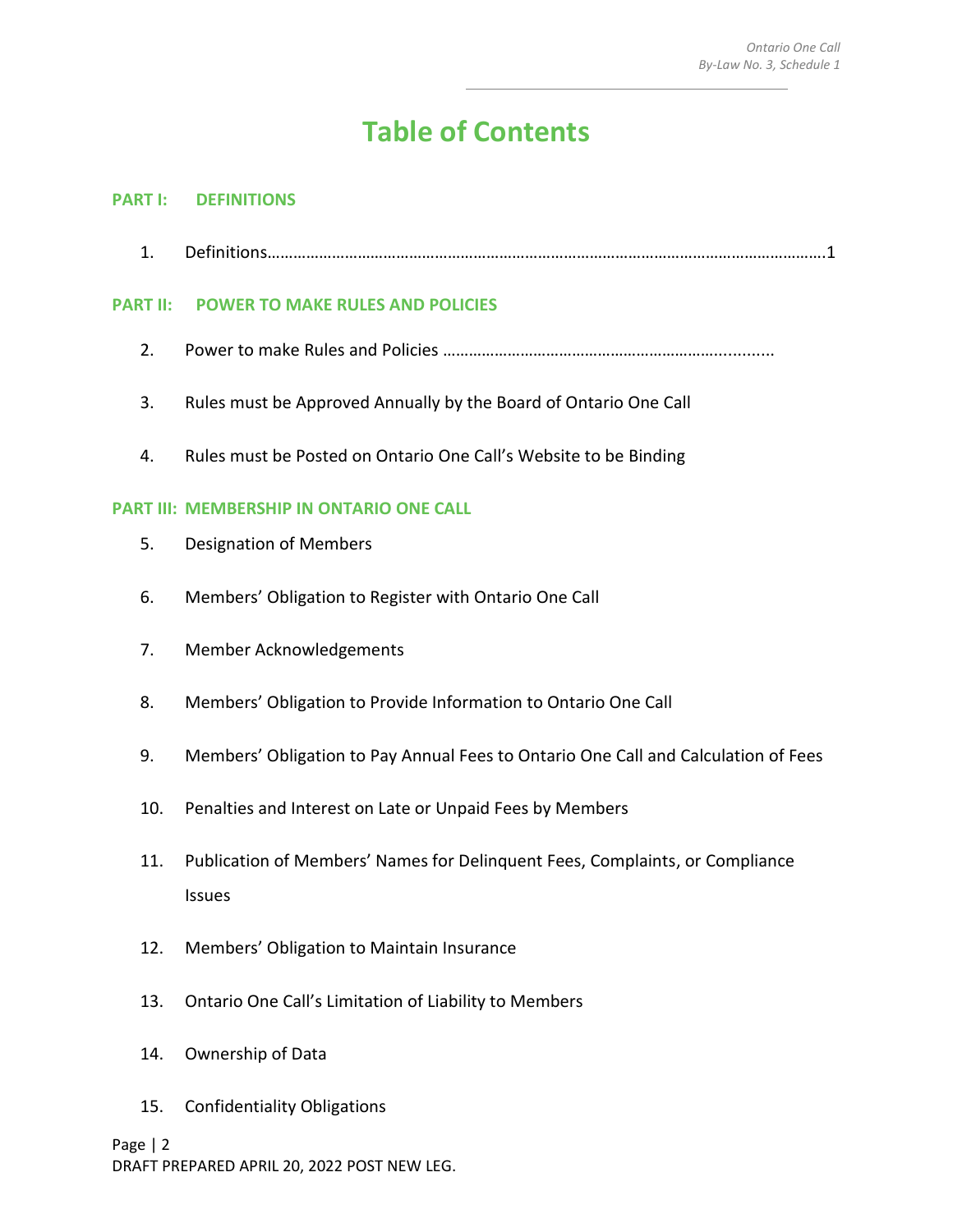- 16. Right to Seek Injunction for Breach or Threatened Breach of Confidentiality
- 17. Members' Mapping and Notification Requirements
- 18. Members' Equipment Requirements and Care of Property

#### **PART IV: LOCATE REQUESTS**

- 19. Categorization of Locate Requests
- 20. Standard Within 5 Business Days
- 21. Emergency Within 2 Hours
- 22. Dedicated Locates Within 10 Business Days
- 23. Ontario One Call's Right to Screen and Qualify the Type of Locate Request
- 24. Re-Locates
- 25. Locates Must be Valid for a Minimum of 60 days
- 26. 360 Feedback
- 27. No Abuse of the Locate System by Members or Excavators
- 28. No Excavation Without a Completed Locate
- 29. Referral to Other Administrative Body and/or Publication of Non-Compliant Member or Excavator Names
- 30. Members' Responsibility for Accuracy and Adequacy of Locates
- 31. Member's Obligation to Provide Timely, Accurate, and Complete Information

#### **PART V: OPTIONAL ADDITIONAL ONTARIO ONE CALL SERVICES**

32. Optional Additional Services

#### **PART VI: COMPLAINTS AND COMPLIANCE**

- 33. Rules Regarding Complaints and Compliance
- 34. Members and Excavators Must Provide Information Requested by Ontario One Call

Page | 3

DRAFT PREPARED APRIL 20, 2022 POST NEW LEG.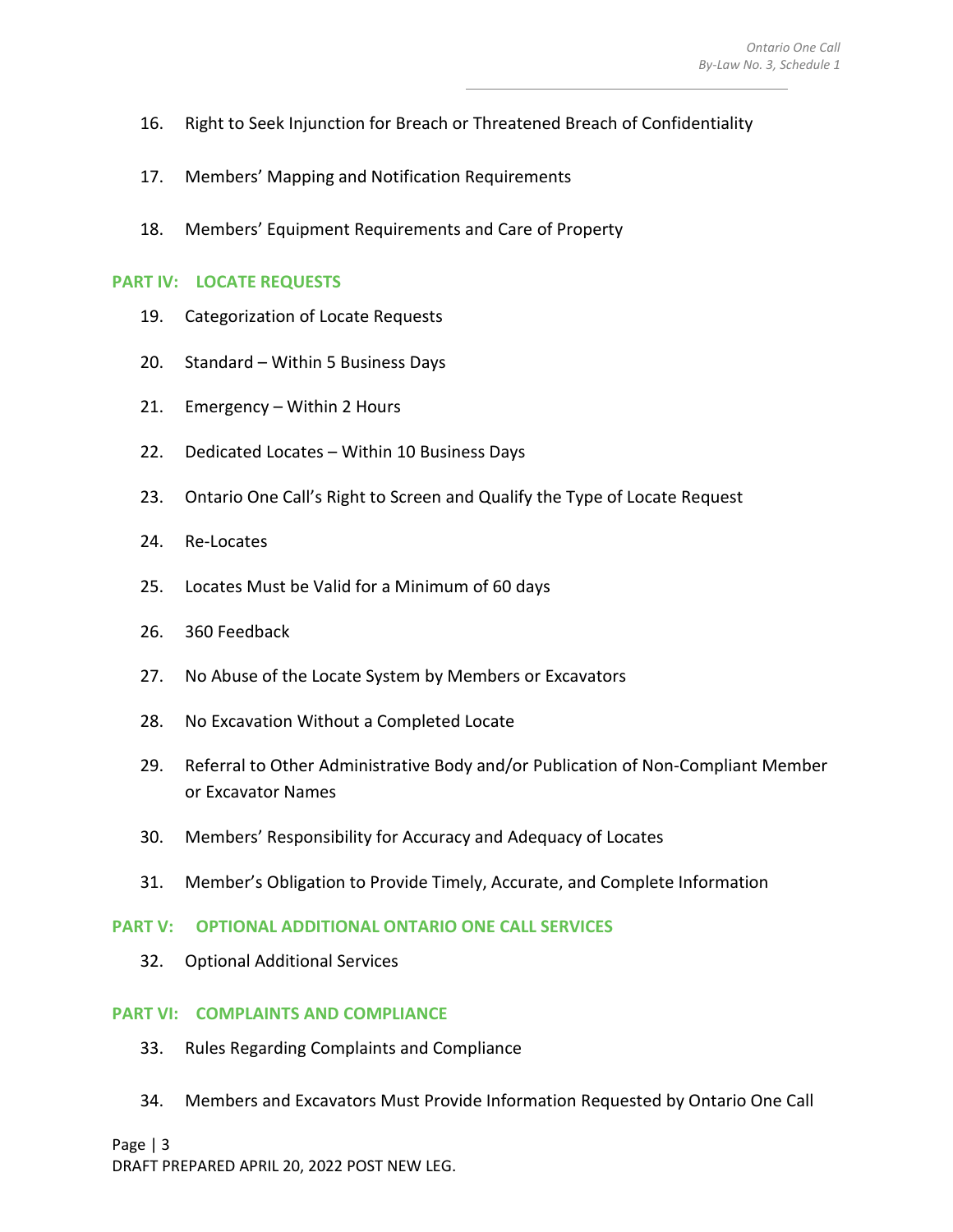- 35. Dispute Resolution
- 36. Members and Excavators Must Implement Directions of Ontario One Call
- 37. Administrative Penalties
- 38. Considerations in Establishing the Appropriate Administrative Penalties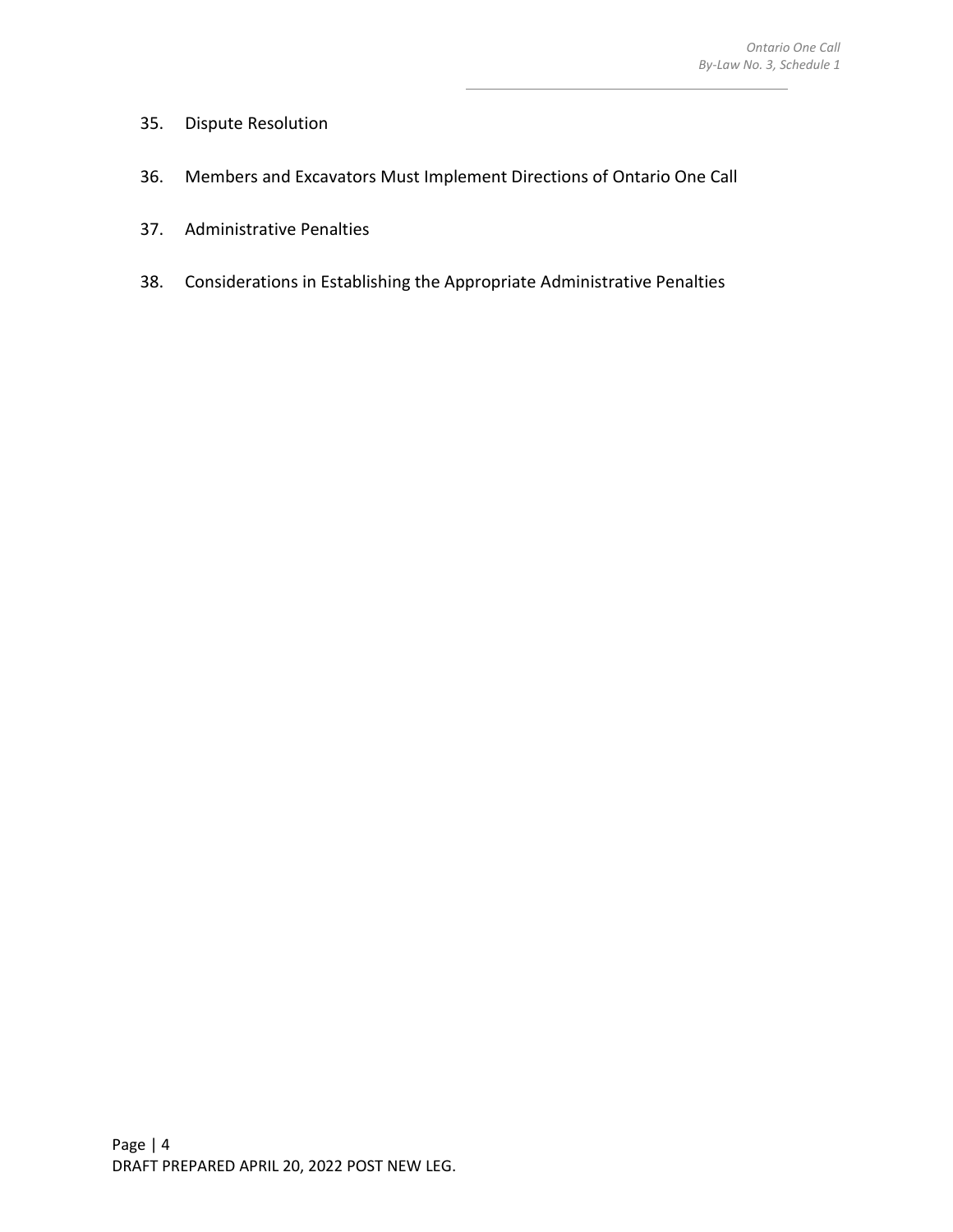#### **PART I: DEFINITIONS**

- 1. In By-Law 3, Schedule 1, the following terms have the following meanings:
	- (a) "**360 Feedback**" means the web-based solution provided by Ontario One Call, as may be modified from time to time, by which:
		- (i) Members (or Members' designates) used to notify Ontario One Call whenever the status of a Locate Request has changed; and
		- (ii) anyone that has made a Locate Request may utilize to ascertain the status of their Locate Request.
	- (b) "**Act**" means *Ontario Underground Infrastructure Notification System Act, 2012*, S.O. 2012, c. 4, as may be amended or replaced from time to time.
	- (c) "**Administrative Penalty**" means an administrative penalty imposed undersection 16.2 of the Act by Ontario One Call on an Excavator or Member in accordance with Part X of these Rules and the Administrative Penalty Policy.
	- (d) "**Board**" means Ontario One Call's Board of Directors
	- (e) "**Business Day**" means a day other than a Saturday, Sunday, or statutory holiday in the province of Ontario where the day that the Locate Request is transmitted to the Member and the day of the proposed Excavation are not counted in tabulating the number of Business Days.
	- (f) "**By-Law No. 3**" means By-law No. 3, of Ontario One Call, as amended by Ontario One Call from time to time.
	- (g) "**Clear**" means a written statement made by a Member or the Member's designate indicating that none of its underground infrastructure in the vicinity of the proposed Excavation will be affected by the planned Excavation, or in the case of a Clear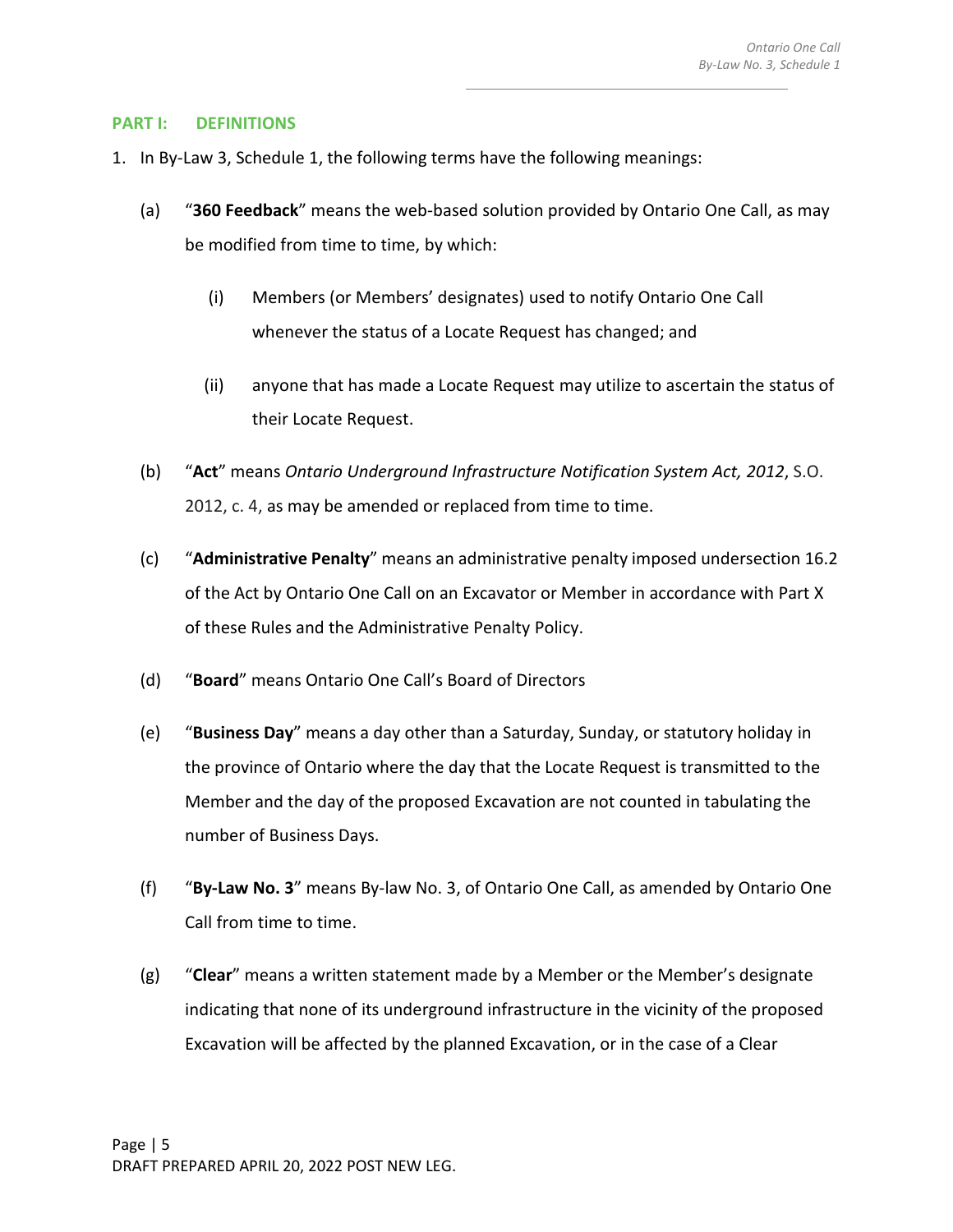provided by Ontario One Call on a Member's behalf pursuant to "Additional Optional Services" (Part VI of these Rules), a clear will be provided on the locate confirmation.

- (h) "**Complaint**" means a complaint about a Member or Excavator received by Ontario One Call.
- (i) "**Compliance Investigation**" means an investigation undertaken by Ontario One Call regarding a Member or Excavator's compliance with the Act, the Regulations, applicable Ontario One Call By-laws, or the Rules.
- (j) "**Confidential Information**" in section means all information relating to Ontario One Call received by the Member as a result of its membership in Ontario One Call which is not publicly available on the Ontario One Call website.
- (k) "**Dispute Resolution Policy**" means a policy approved by the Board and posted on Ontario One Call's website that establishes the mechanism by which the disputes specified therein will be resolved.
- (l) "**Emergency Locate Request**" means a Locate Request that Ontario One Call determines, in its sole discretion, satisfies the following criteria:
	- $(i)$  the Locate Request is necessary as a result of a loss of service by a Utility;
	- (ii) in the circumstances the Utility is considered essential; and
	- (iii) the absence of the Utility service can reasonably be expected to result in:
		- a. imminent or significant safety or environmental hazards, or
		- b. imminent threat to a person or to the public.
- (m) "**Excavator**" means any individual, partnership, corporation, public agency, or other person or entity that digs, bores, trenches, grades, excavates, moves or breaks earth, rock or the materials in the ground, and "Excavation" has a corresponding meaning.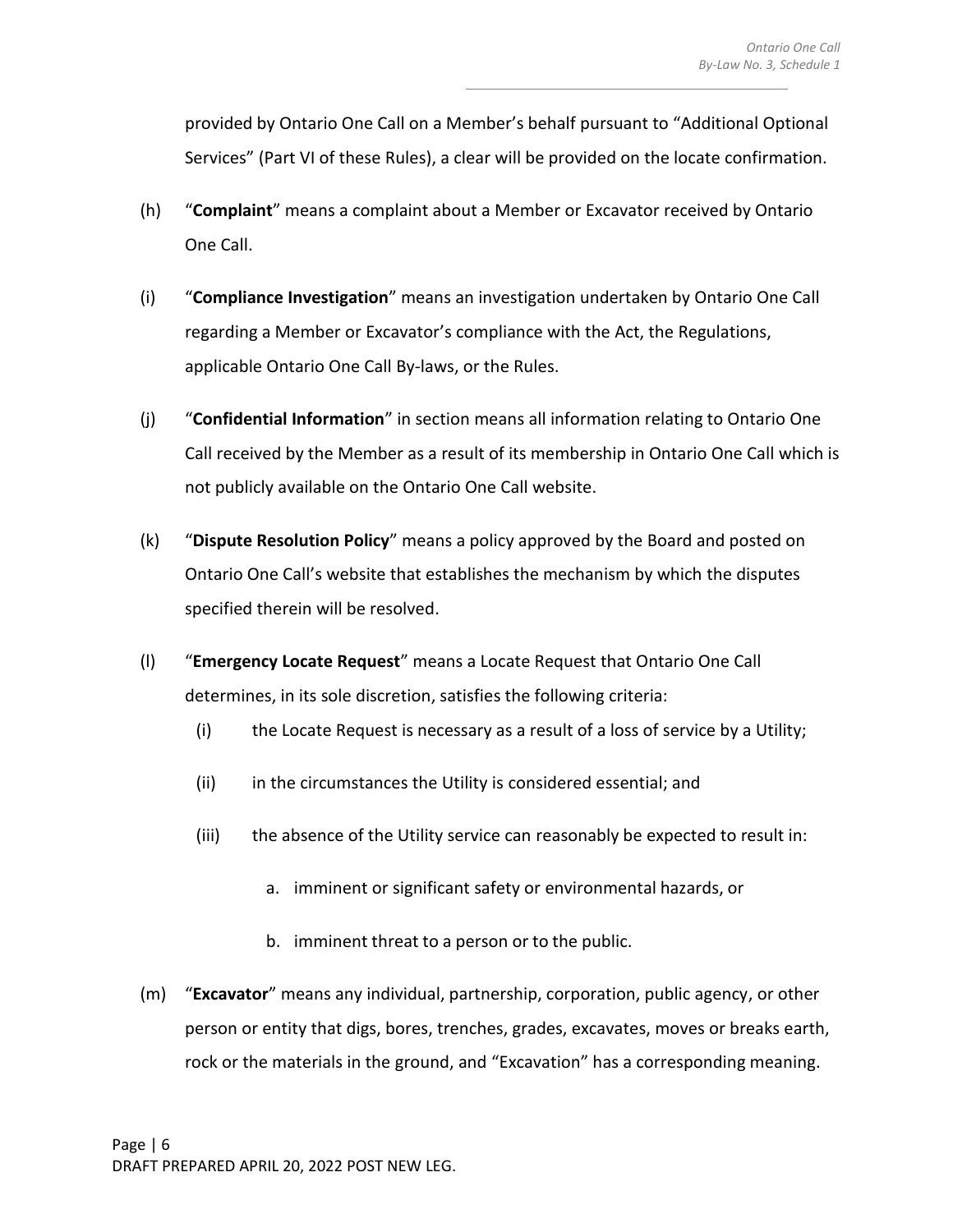- (n) "**Fees**" means membership fees set by the Ontario One Call Board and paid monthly by Members to fund the operations and reserves of Ontario One Call, necessary to permit Ontario One Call to fulfill its obligations under the Act, Regulations, By-Laws, and Rules.
- (o) "**Locate**" means the identification of a Member's underground infrastructure.
- (p) "**Locate Documentation**" means information provided by the Member to the Excavator consisting of, at a minimum:
	- (i) the Excavation date originally requested;
	- (ii) the Locate request number;
	- (iii) a drawing depicting the location of the underground infrastructure for the Locate;
	- (iv) the date that the Member completed the Locate Request;
	- (v) the time period during which the Locate Documentation and Locate markings are valid; and
	- (vi) such other information as may be required by Ontario One Call.
- (q) **"Locate Request**" means a request by an Excavator to Ontario One Call for Locates of all underground infrastructure that may be affected by an Excavation.
- (r) "**Mapping Information**" means accurate underground infrastructure information, necessary to allow Ontario One Call to carry out its obligations under the Act, the Regulation, and the Rules, regardless of whether the infrastructure is currently in use.
- (s) "**Member**" means a Member of Ontario One Call pursuant to section 5 of the Act.
- (t) "**Ontario One Call**" means the Corporation continued under subsection 2(1) of the Act.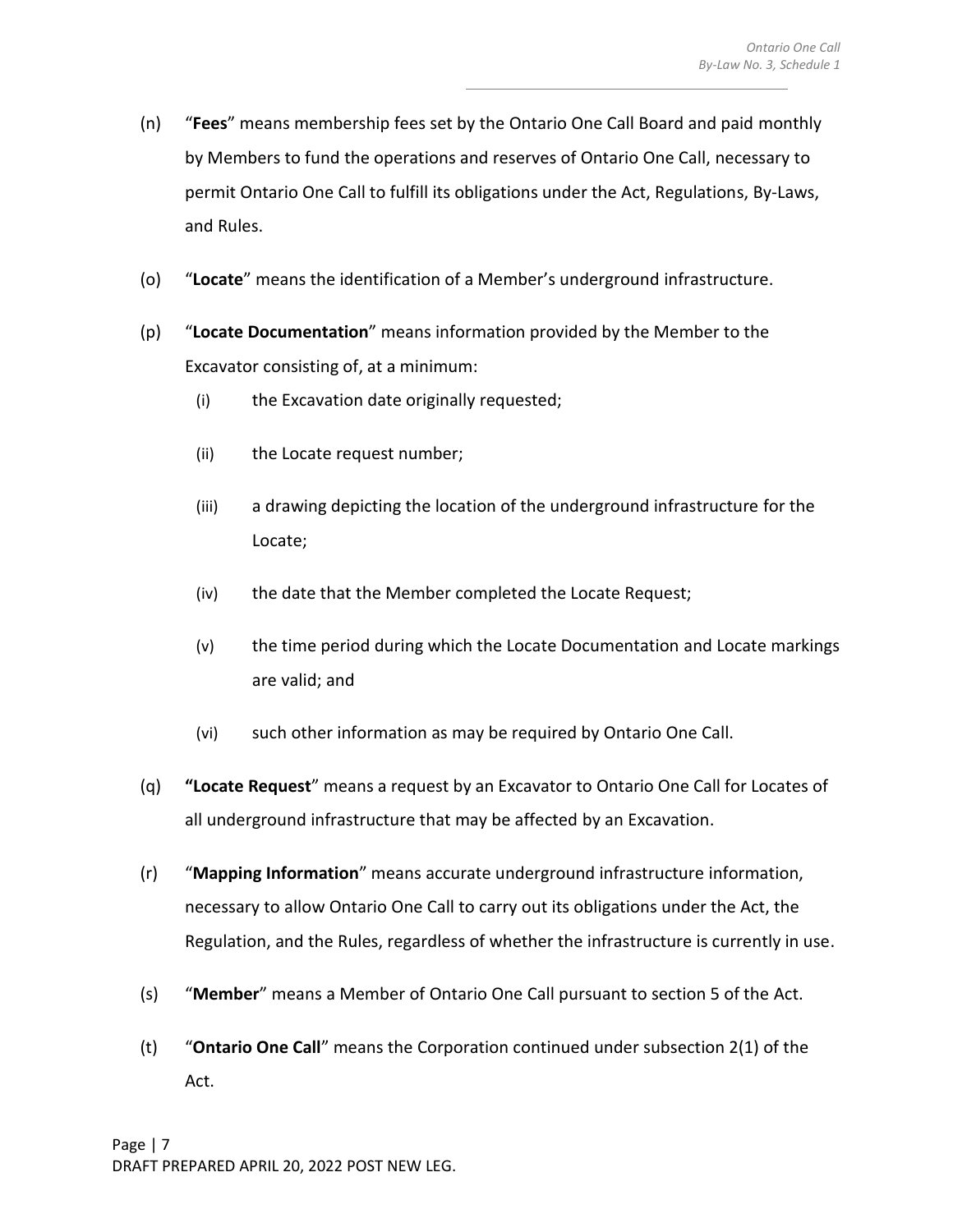- (u) "**Regulation**" means Ontario Regulations made under the Act.
- (v) "**Standard Locate Request**" means every Locate Request, other than:
	- (i) a Locate Request where the Excavation relates to work pursuant to *the Building Broadband Faster Act, 2021* or which otherwise qualifies as a Dedicated Locate in the Rules; or
	- (ii) an Emergency Locate Request

# **PART II: POWER TO MAKE RULES AND POLICIES**

# **Power to Make Rules and Policies**

2. Ontario One Call shall have the power to make Rules for Members and Excavators, provided that the Rules are not inconsistent with the Act, the Regulation, and Ontario One Call By-laws. Ontario One Call may also create Policies, provided that such policies are not inconsistent with the Rules, the Act, the Regulation, and this By-Law.

# **Rules Must be Approved Annually by the Board of Ontario One Call**

3. Ontario One Call's Rules shall be reviewed annually, along with the results of Member consultation if applicable. The Board is responsible for approving Rules on an annual basis by ordinary resolution.

# **Rules Must be Posted on Ontario One Call's Website to Be Binding**

4. Once approved by Ontario One Call's Board, the Rules shall be posted on Ontario One Call's website. The Rules are effective and binding on Members and Excavators from the date they are posted and publicly available on the Ontario One Call website, until the date that a new version of the Rules is approved by the Board and posted on Ontario One Call's website.

## **PART III MEMBERSHIP IN ONTARIO ONE CALL**

#### **Designation of Members**

5. In accordance with the Act, the following entities that own or operate underground infrastructure in Ontario are Members of Ontario One Call: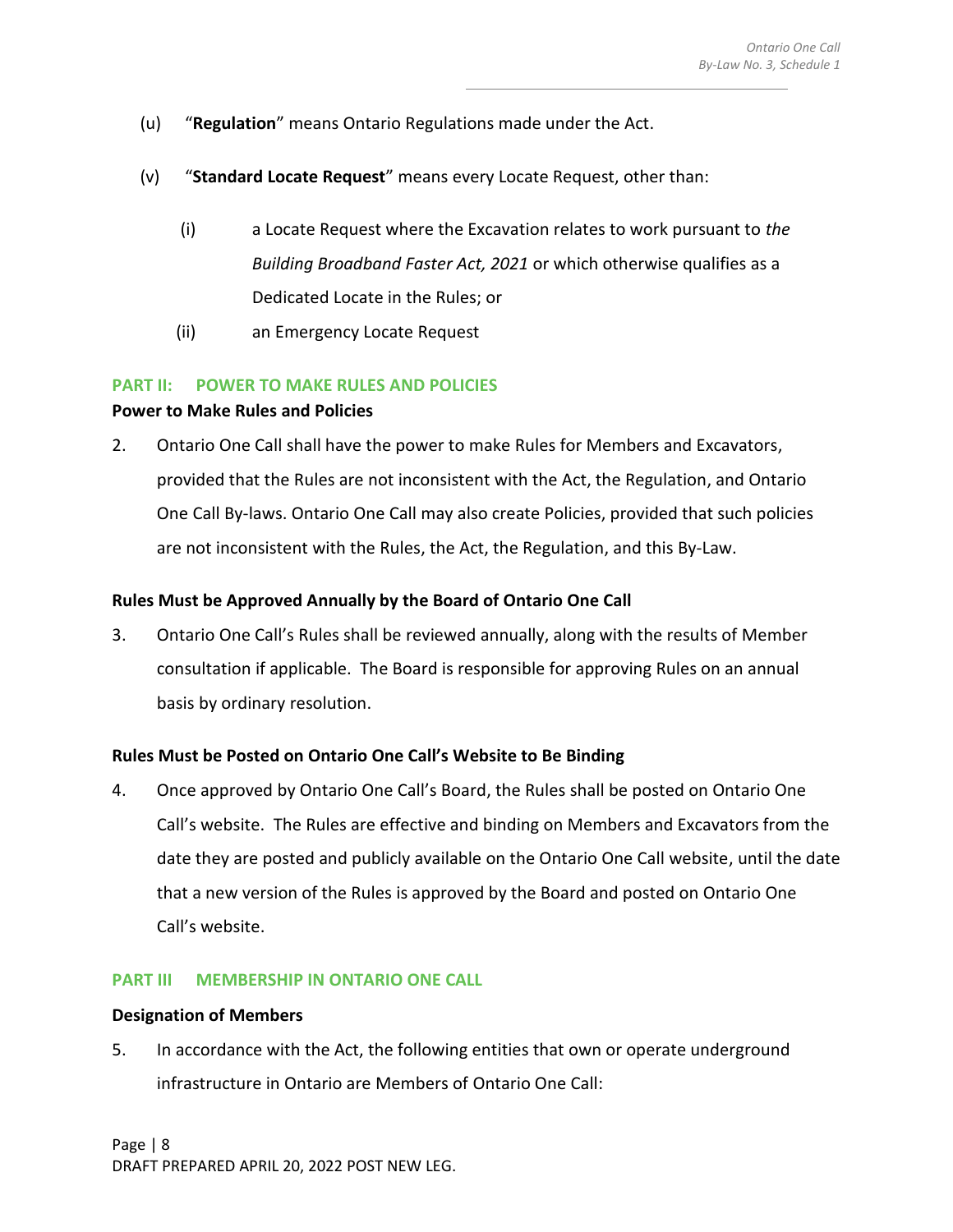- (a) Every municipality in Ontario.
- (b) Hydro One Inc., as defined in the *Electricity Act, 1998*.
- (c) Ontario Power Generation Inc., as defined in the *Electricity Act, 1998*.
- (d) Every gas distributor and every gas transmitter, as those terms are defined in the *Ontario Energy Board Act, 1998*.
- (e) Every operator of a distribution system, as defined in the *Electricity Act, 1998*.
- (f) Every person or entity regulated under the *Oil, Gas and Salt Resources Act*; and
- (g) Every person or entity that owns or operates underground infrastructure that crosses a public right of way or is in the vicinity of a public right of way.

# **Members' Obligation to Register with Ontario One Call**

6. Every Member must register with Ontario One Call within [30] days of meeting the criteria for Membership in Ontario One Call.

#### **Member Acknowledgements**

- 7. Each Member acknowledges that:
	- (a) Ontario One Call has all right, title, and interest in its primary telephone number, its website, and its social media accounts;
	- (b) Ontario One Call assumes no liability for infringement of patent or copyright claims in respect of:
		- (i) equipment that was not supplied by Ontario One Call;
		- (ii) any assembly, circuit, combination, method, or process in which any of the computer systems may be used, other than as specified by Ontario One Call;
		- (iii) any compliance with the Member's detailed specifications; or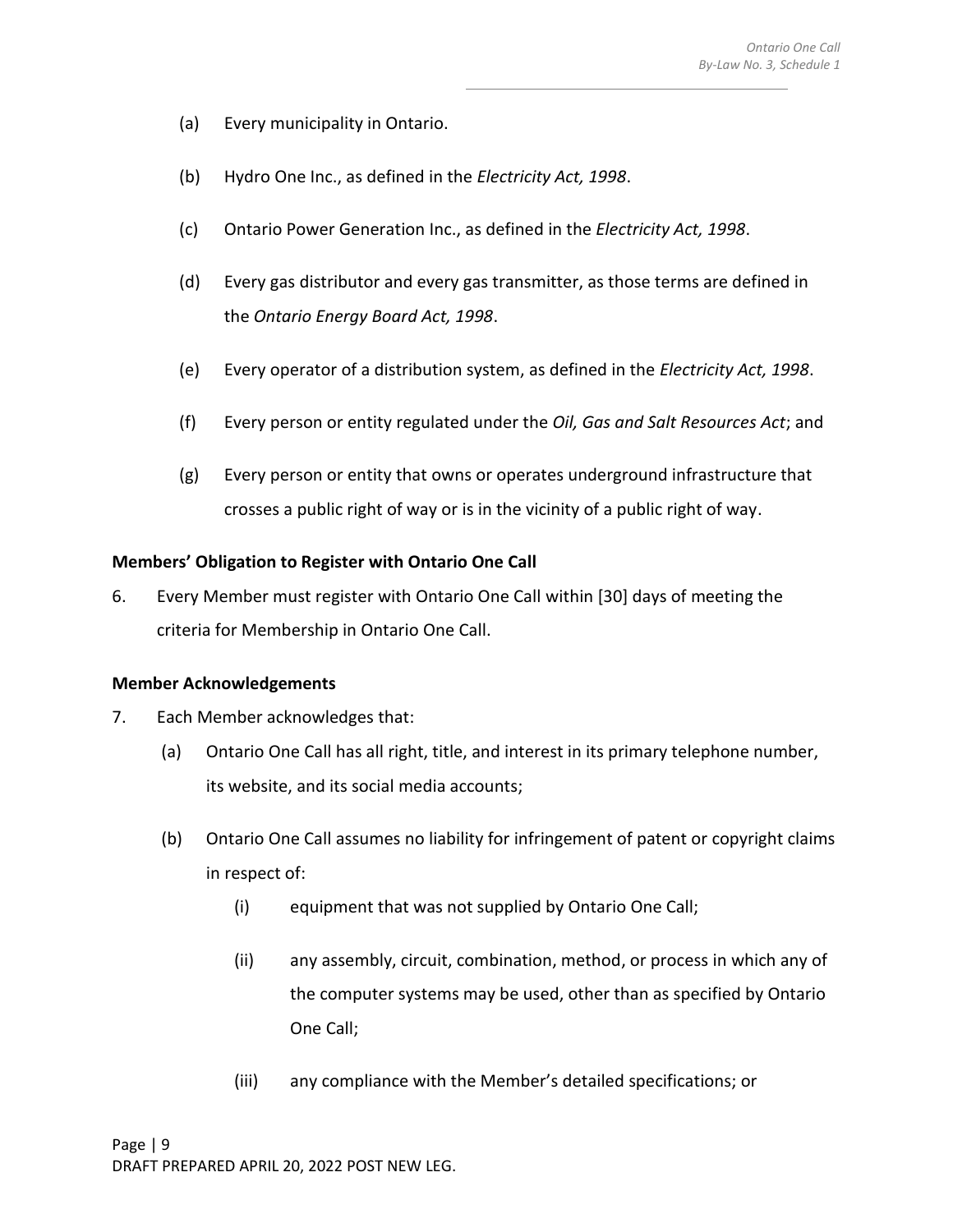- (i) any modification of any computer system or any part thereof, unless such modification was made or authorized by Ontario One Call;
- (c) Communications may, from time to time, be partially or wholly interrupted or inaccurate as a result of a telecommunication interaction, in which case:
	- (i) Ontario One Call will execute measures and practices designed to aid the Members and to provide timely and accurate restoration of the services; and
	- (ii) Ontario One Call will not be liable for any loss or damage of any kind whatsoever arising as a result of such telecommunication interruption;
- (d) Ontario One Call does not warrant the accuracy of any information provided by an Excavator, contained in a Locate Request or otherwise, and Ontario One Call will not be liable for any loss to the Member as a result of inaccurate information provided by an Excavator; and
- (e) Ontario One Call will not be liable in any manner to a Member or any third party claim, for any losses, costs, or damages due to mapping software used by Ontario One Call in the provision of services.

# **Members' Obligation to Provide Information to Ontario One Call**

8. Every Member shall, upon registration with Ontario One Call and from time to time thereafter, provide Ontario One Call with the information requested by it as specified in the Rules or as requested or deemed necessary by Ontario One Call to allow it to fulfill its obligations under the Act, Regulations, Ontario One Call By-Laws or the Rules. Members shall respond to information requests from Ontario One Call within 7 Business Days

# **Members' Obligation to Pay Annual Fees to Ontario One Call and Calculation of Fees**

9. The Members will pay the fees for Services in accordance with the fee model used by the Corporation and to be provided to Members by the Corporation, as are determined from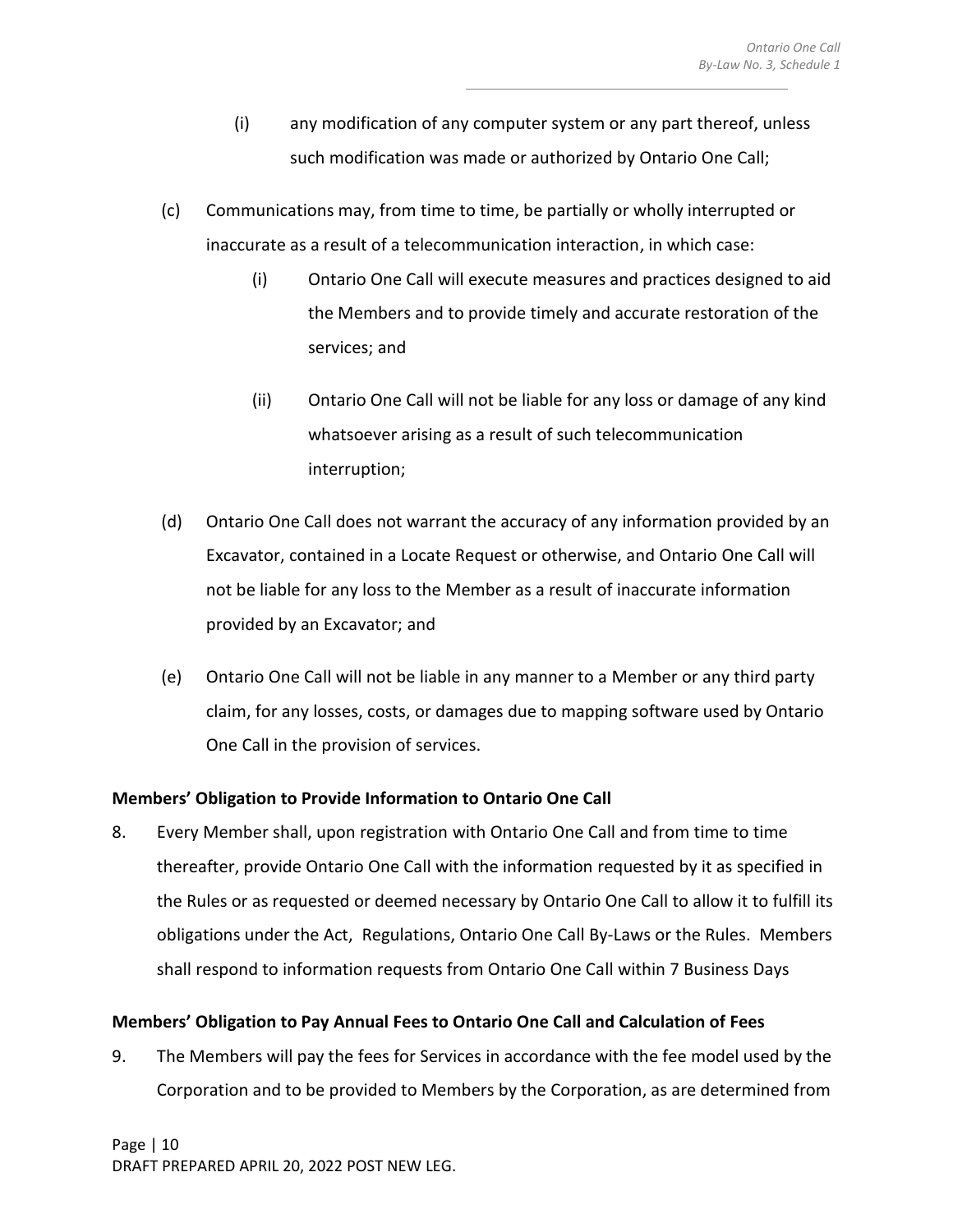time to time by the Board of Directors of the Corporation. Each revised set of proposed fees, and if applicable the said fee model, must be approved by the Members at either the annual general meeting or a special meeting of Members before it comes into effect. In order for such approval to occur, at least two-thirds of all Members in attendance at such a meeting (whether in person or by proxy) must pass the revised fees and/or changes to the model.

# **Penalties and Interest on Late or Unpaid Fees by Members**

10. Ontario One Call may make Rules that impose penalties and/or interest on Members' late or unpaid Fees. Interest on unpaid fees shall not exceed 1.5% calculated monthly, which is equivalent to an annual rate of 19.56% per annum.

# **Publication of Members' Names for Delinquent Fees, Complaints, or Compliance Issues**

- 11. Ontario One Call:
	- (a) may, but is not obliged to, publish the names of Members on its website accessible to the public:
		- (i) whose fees to Ontario One Call have not been paid in full by the  $[120<sup>th</sup>]$ day from the date of the invoice;
		- (ii) for any other reason, including but not limited to general statistical information;
	- (b) shall publish on its website accessible to the public for two years from the date of publication, the following information:
		- (i) information about each Member's Locate performance, including, at a minimum, the number of Locate Requests received by the Member and when those Locate Requests were completed;
		- (ii) any other information about a Member's performance providing Locates as may be prescribed by the Minister of; and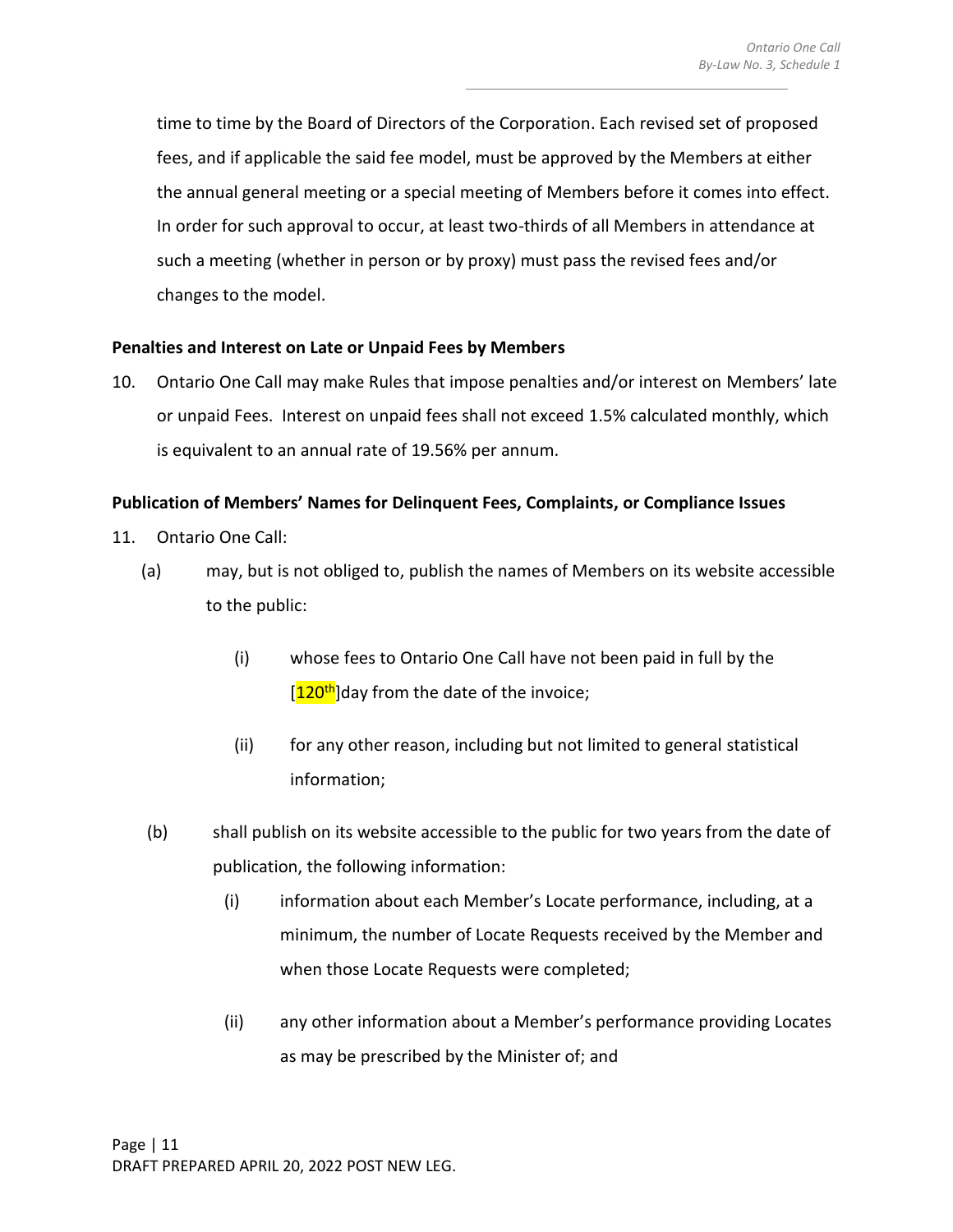- (iii) a summary of each order imposing an Administrative Penalty, provided that such notice shall not be posted until:
	- b. the time for delivering a notice of appeal from the Administrative Penalty expires; or
	- c. if an appeal from the Administrative Penalty is commenced, the Appeal Body has made its decision.

# **Members' Obligation to Maintain Insurance**

- 12. Each Member shall:
	- (a) maintain a policy of comprehensive general liability insurance with a minimum coverage against bodily injury and property damage caused by the negligence of the Member in an amount not less than \$2 million per occurrence or such other amount as may be required by Ontario One Call, from time to time;
	- (b) provide Ontario One Call with a copy of its insurance certificate upon request to demonstrate that the Member has satisfied the requirements of this section.

# **Ontario One Call's Limitation of Liability to Members**

- 13. Each Member:
	- (a) is solely responsible for the adequacy and accuracy of their Locates, Locate Documentation, and Clears, regardless of whether the Member fulfilled these obligations directly, outsourced these obligations to a service provider, or, with respect to Clears, relied on Ontario One Call to provide notification of the Clear on behalf of the Member;
	- (b) acknowledges that Ontario One Call is not responsible for ensuring the accuracy of Locates or Clears, nor will it be held liable for any injury or damage as a result of an Excavation performed using a Locate or Clear provided by any Member or anyone on behalf of the Member; and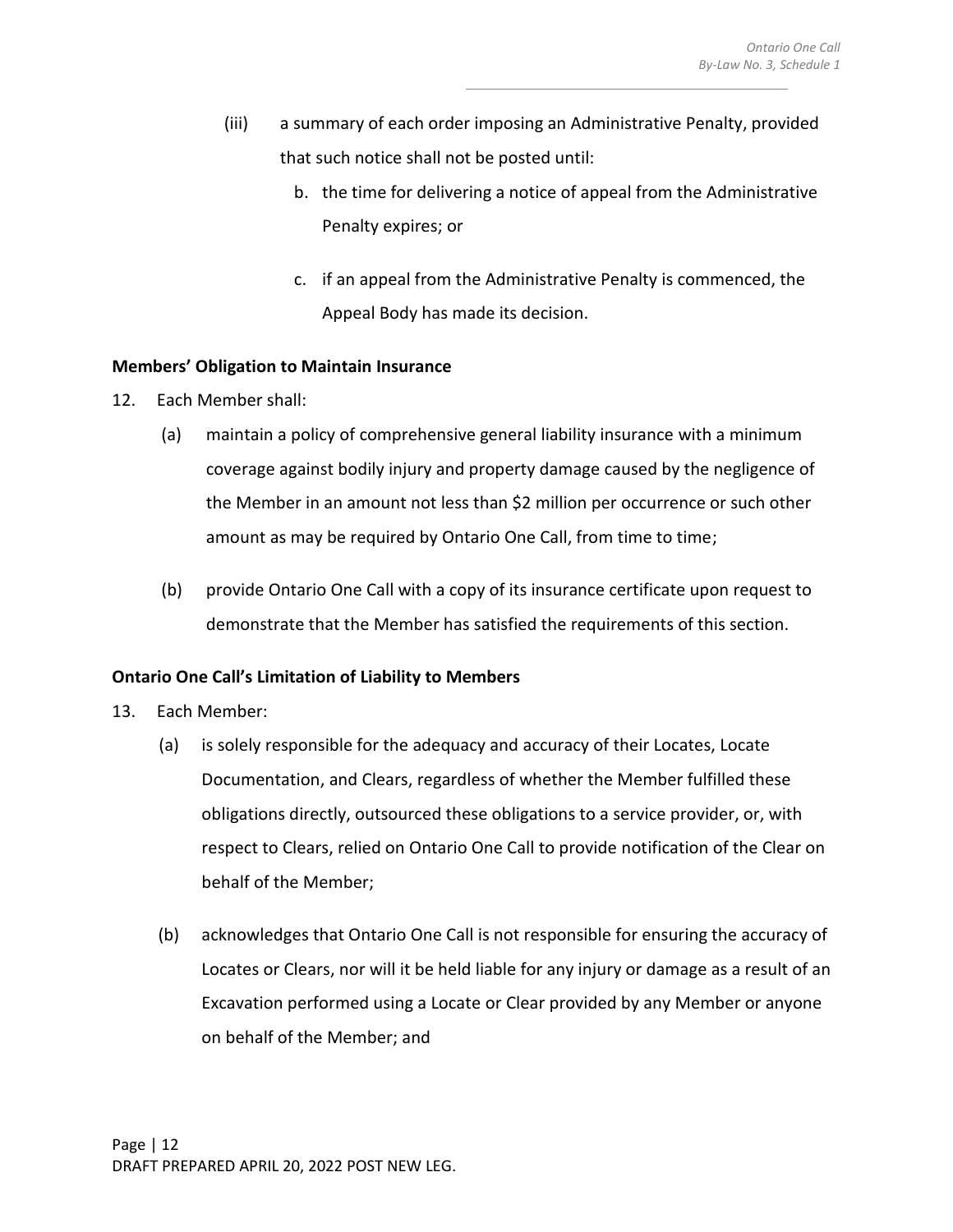(c) acknowledges that Ontario One Call is not liable to the Member for any special, indirect, or consequential damages, including but not limited to, loss of profit, loss of revenue, failure to realize expected savings, or other commercial or economic losses or damages of any kind caused by Ontario One Call's failure to meet its obligations set forth in this Schedule, the Act, the Regulation Law, or the Rules.

# **Ownership of Data**

14. Ontario One Call is the sole and exclusive owner of all information and data associated with its services delivered pursuant to the Act, the Regulation, the By-Law, or the Rules, other than the Member's Mapping Information.

# **Confidentiality Obligations**

- 15. Other than where a Court orders production of information, each Member and Ontario One Call will:
	- (a) keep any confidential information relating to the business affairs of any Member or Ontario One Call, obtained as a result of membership, in the strictest confidence, including ensuring any representative, affiliate, director, officer, employee or agent holds all such information in the strictest confidence;
	- (b) not use any confidential information except as required to perform its obligations under the Act, the By-Law, or the Rules; and
	- (c) keep confidential all non-published information or other data relating to Ontario One Call.

#### **Right to Seek Injunction for Breach or Threatened Breach of Confidentiality**

16. Notwithstanding Ontario One Call's Dispute Resolution Policy, where there is a breach or threatened breach of confidentiality, Ontario One Call or a Member may seek injunctive relief from the Court to prevent the disclosure of confidential information

# **Members' Mapping and Notification Requirements**

17. Each Member shall: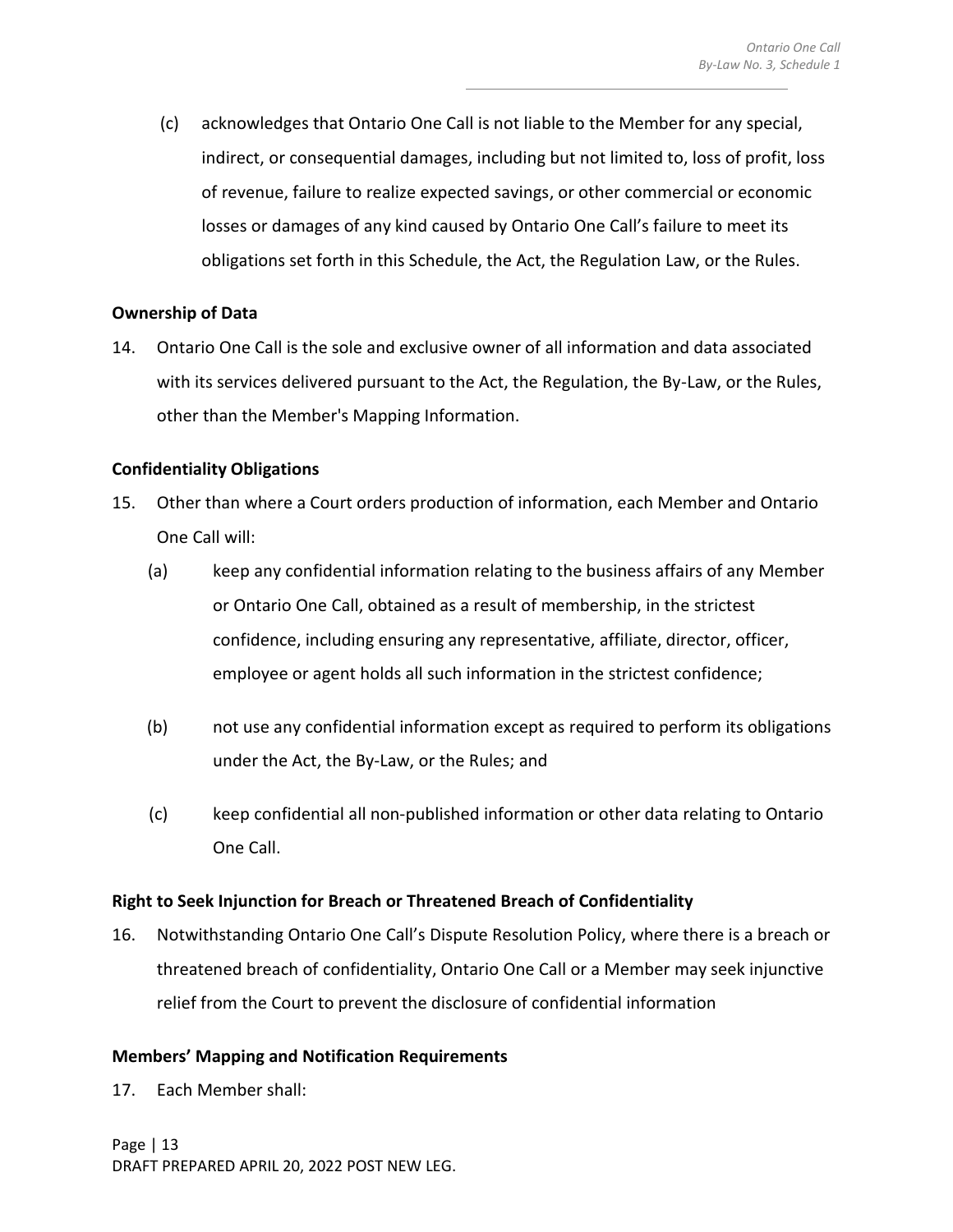- (a) provide Ontario One Call with accurate and up-to-date information as required in order to determine and map each Member's service area and any changes to it from time to time;
- (b) provide Ontario One Call with the Member's accurate and complete infrastructure location information necessary to maintain and complete Ontario One Call's mapping system;
- (c) provide Ontario One Call with instructions about how the Member will receive notification of Locate Requests, including a telephone number that is answered 24 hours a day, 7 days a week, to be used in the case of equipment failure, and update such instructions when necessary; and
- (d) provide Ontario One Call with such other information provided for in the Rules or as may be necessary for Ontario One Call to fulfill its obligations under the Act, the Regulations, the By-Law, or the Rules.

# **Members' Equipment Requirements and Care of Property**

- 18. Each Member will:
	- (a) supply and maintain, at the Member's sole cost and expense, proper notification receiving equipment for communication from Ontario One Call regarding Locate Requests, including technical adequacy, back-up in the event the Member's equipment fails, and the adequate staffing to monitor and respond to Locate Requests, as required by Ontario One Call for the transmission of Locate Requests, including:
		- (i) paying the cost of installing communication lines at the Member's premises to ensure supply and maintenance of compatible receiving equipment; and
		- (ii) paying all costs associated with dedicated communication lines to receive notifications of Locate Requests, if the Member so chooses to install such facilities,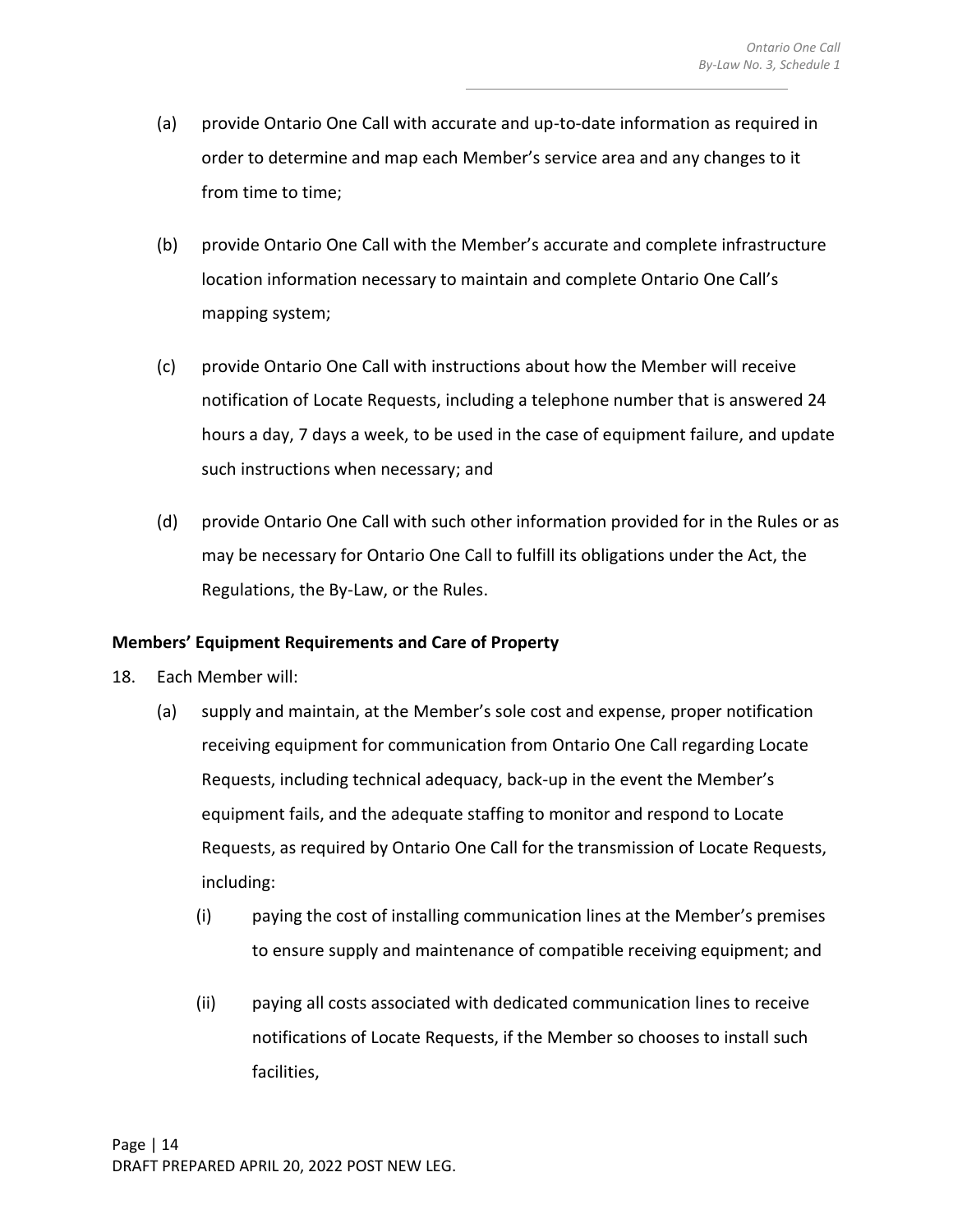- (b) promptly notify Ontario One Call of any proposed or actual action to relocate, move or disconnect any of the Members receiving equipment;
- (c) implement any updates and changes to its equipment, software, operations, or procedures upon receipt of notice from Ontario One Call that such changes or updates will be required by a specified date; and
- (d) take proper care of any and all property owned by other Members or Ontario One Call which may be in the custody, care, or control of another Member, and be responsible for any loss or damage to any such property until it is returned to the custody, care, or control of the owner.

#### **PART IV: LOCATE REQUESTS**

#### **Categorization of Locate Requests**

19. Locate Requests shall be categorized as either a Standard Locate Request, an Emergency Locate Request, or a Dedicated Locate Request and shall be completed by the Member in accordance with the specified completion deadline by completing the Locate and providing the Locate Documentation or, where applicable, providing a Clear. Ontario One Call may also make Rules about "priority locate requests", where such deadline shall not be mandatory.

#### **Standard - Within 5 Business Days**

- 20. For a Standard Locate Request, the following provisions apply:
	- (a) at the time the Locate Request is submitted, the proposed Excavation must be reasonably expected to commence in greater than 5 Business Days and less than 30 Days;
	- (b) a Standard Locate Request Notification for which all necessary information has been provided will be transmitted to the Member or Member's designate by Ontario One Call within 24 hours of receipt; and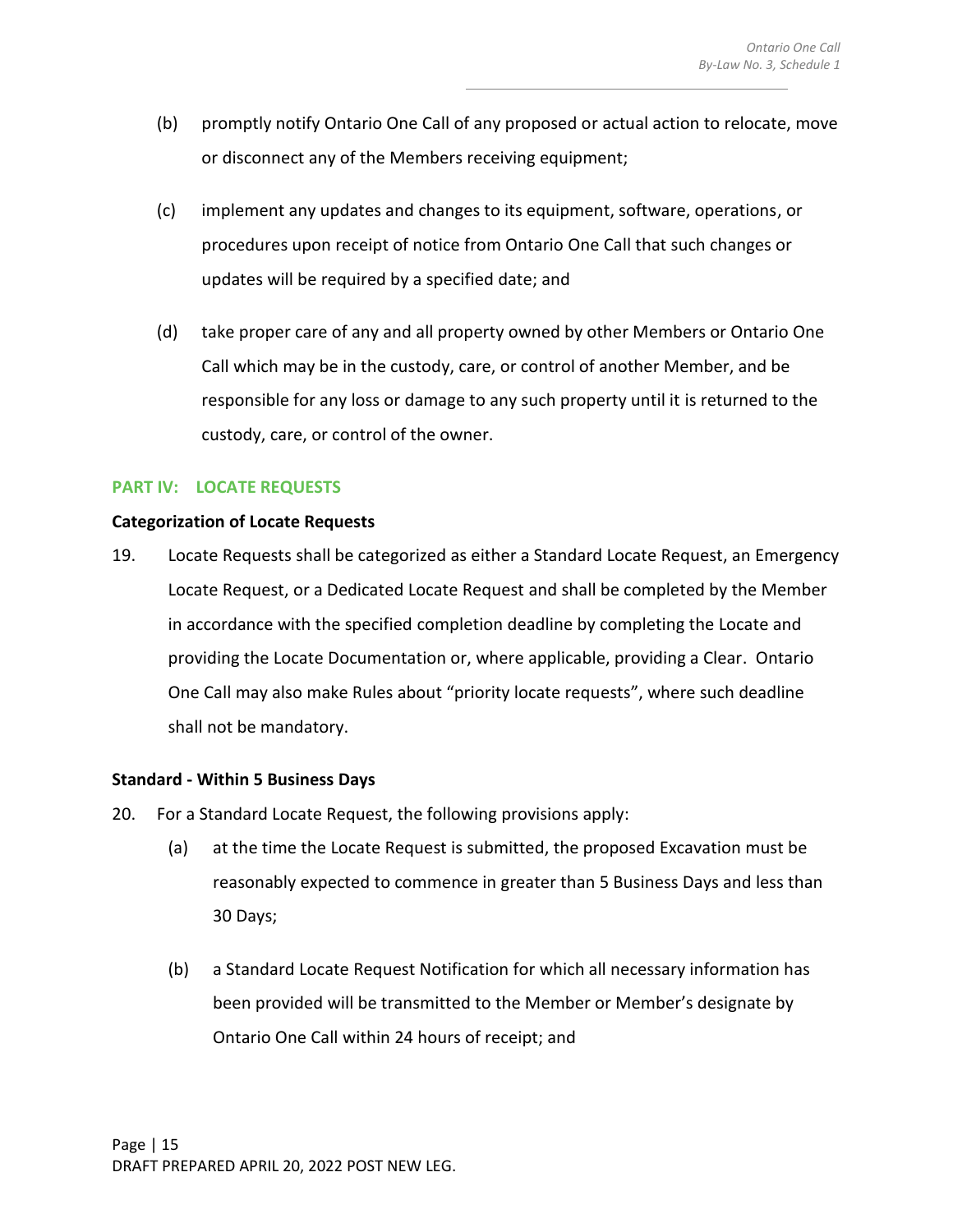(a) unless the Member and the Excavator agree in writing to a different time limit, the Member shall complete a Standard Locate within 5 Business Days of receiving a Standard Locate Request Notification from Ontario One Call, unless the Member and the Excavator agree in writing to a Renegotiated Due Date prior to the expiration of the 5 Business Day deadline, in which case (subject to Rule 35 regarding Late Renegotiated Due Dates) the Renegotiated Due Date shall prevail.

# **Emergency – Within 2 Hours**:

- 21. Where Ontario One Call has approved an Emergency Locate Request:
	- (a) Ontario One Call will provide the Member with Notification of the Emergency Locate Request within 15 minutes of receipt; and
	- (b) unless the Member and the Excavator agree in writing to a different time limit, the Member shall ensure that a person able to mark on the ground the location of underground infrastructure or state in writing that none of its underground infrastructure will be affected is at the site for which the locate request has been made within two hours of receiving notification of the emergency locate request.

#### **Dedicated Locates – Within 10 Business Days**

- 22. For a Locate Request that satisfies the conditions in the Act and Regulations for Dedicated Locates:
	- (a) Dedicated Locates must be completed within 10 Business Days or such other deadline as prescribed in the Act and Regulations; and
	- (b) Ontario One call may make Rules and policies regarding Dedicated Locates so long as those Rules and policies do not contradict the Act or applicable Regulations.

# **Ontario One Call's Right to Screen and Qualify the Type of Locate Request**

23. Ontario One Call shall have the power to screen Locate Requests submitted by Excavators and determine whether the Locate Request submitted meets the criteria for a Standard or Emergency Locate Request. Ontario One Call's determination of whether a Locate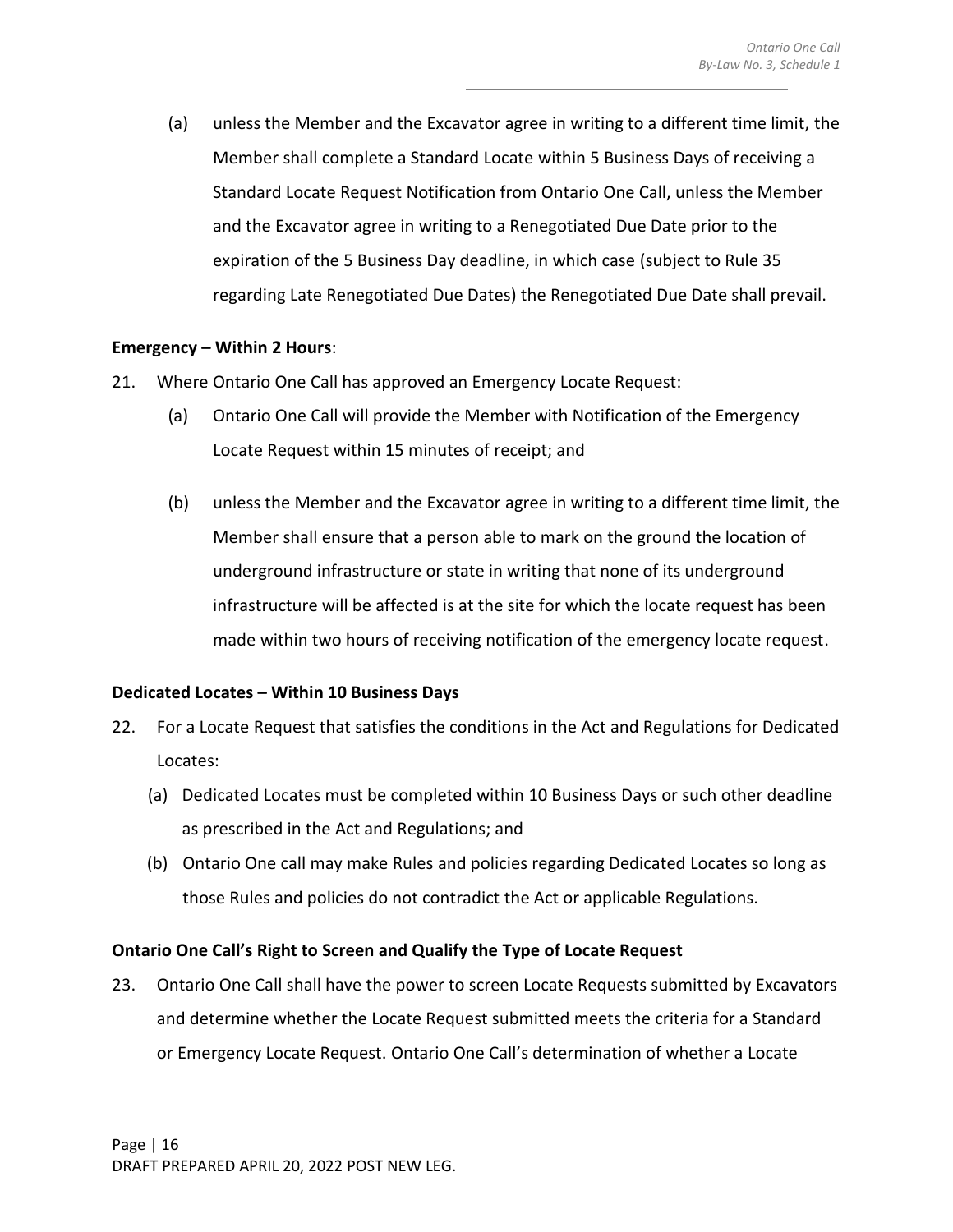Request satisfies the criteria for a Standard or Emergency Locate is determinative and final.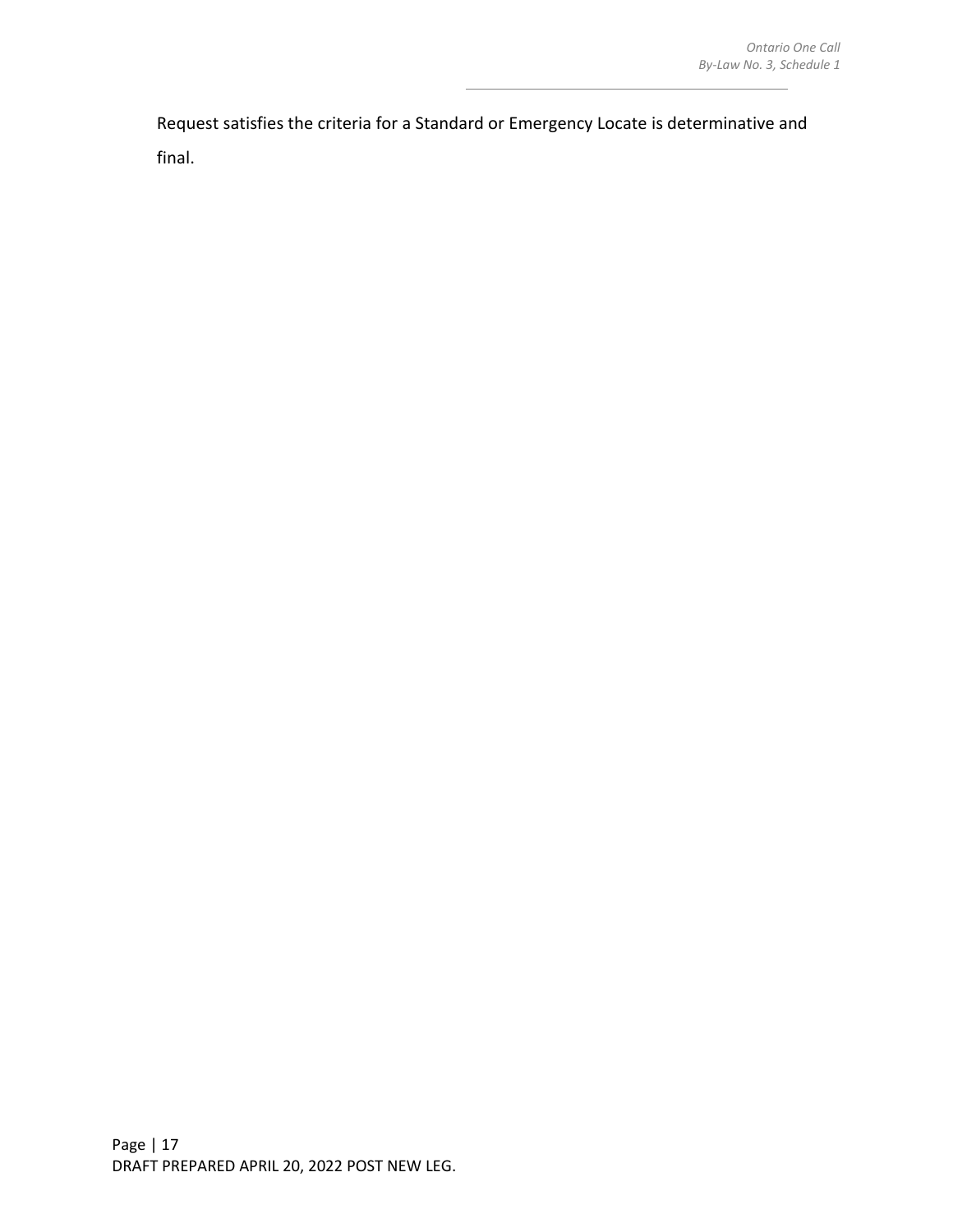# **Re-Locates**

24. Where the Member's original Locate has expired, the Member shall complete a re-Locate by replacing the markings within 5 Business Days of being notified of the need for a re-Locate.

# **Locates Must be Valid for a Minimum of 60 days**

- 25. A Member's Locate, including Dedicated Locates, if applicable:
	- (a) must be valid for a minimum of 60 days or such other time period as may be specified by the Minister;
	- (b) may specify a Locate validity period that is longer than 60 days;
	- (c) must be updated if, before the end of the validity period, a Member becomes aware of any change to information that was provided, and, within two Business Days after becoming aware of the change, the Member shall notify:
		- (i) Ontario One Call and the Excavator for a non-Dedicated Locator Project; and
		- (ii) Ontario One Call, the Project Owner and the Dedicated Locator for a Dedicated Locator Project.

# **360 Feedback**

26. Members must notify Ontario One Call of the completed Locate by completing Ontario One Call's 360 Feedback in accordance with the deadline and completion criteria provided for in the Rules.

#### **No Abuse of the Locate System by Members or Excavators**

27. No Member or Excavator, or their respective agents, will abuse the Locate system in any manner. The consequences for abusing the Locate system may be addressed in the Rules, including the penalties that may apply to such abuse by an Excavator or Member.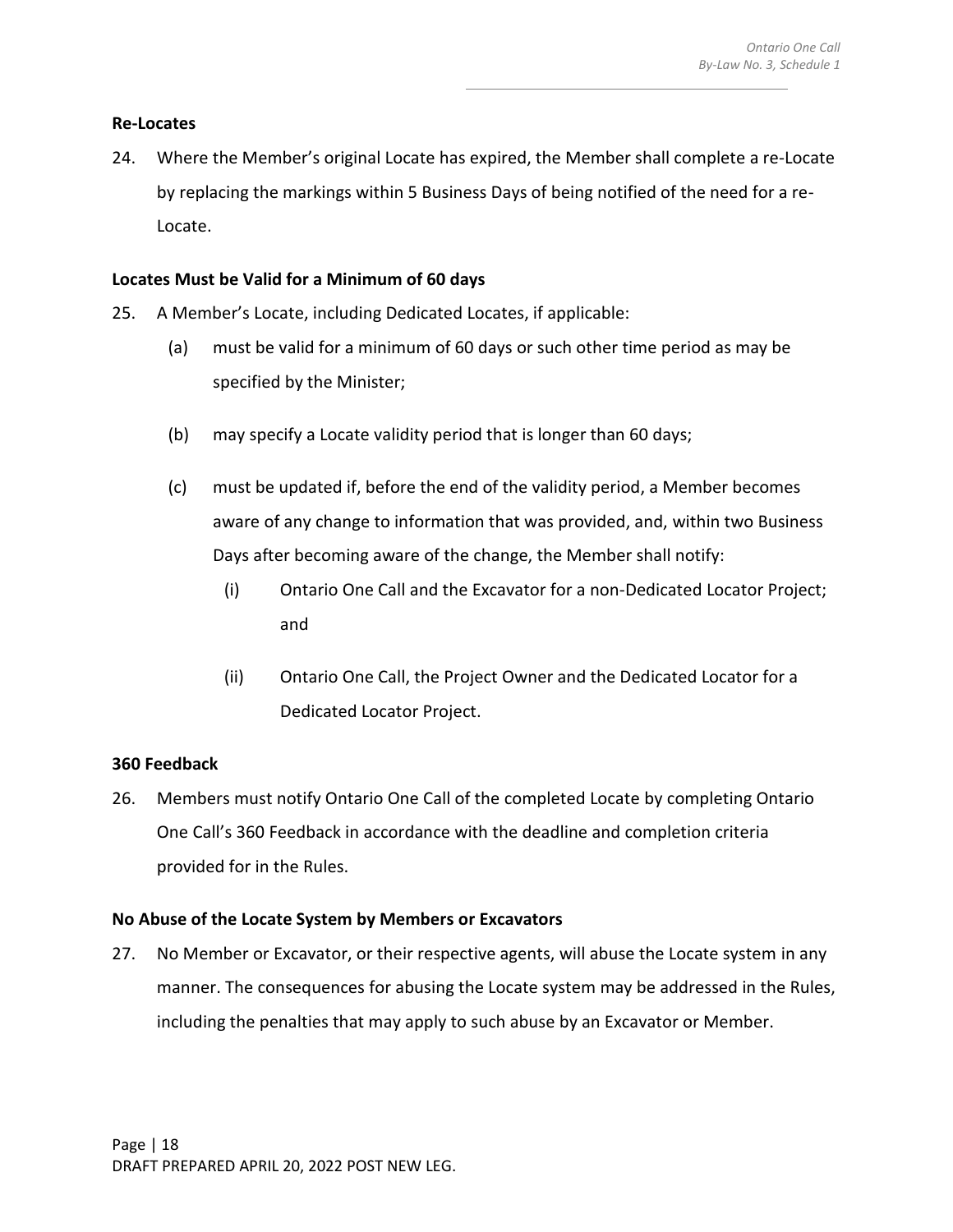# **No Excavation Without a Completed Locate**

28. Under no circumstances shall an Excavator commence an Excavation unless or until the Locate has been completed, regardless of any delay in completing the Locate caused by the Member or an unforeseen circumstance such as a force majeure or Act of God.

# **Referral to Other Administrative Body and/or Publication of Non-Compliant Member or Excavator Names**

29. Where Ontario One Call deems it appropriate, it may, in accordance with the Rules, refer a Member or Excavator to another administrative or law enforcement agency and/or publish the Member's name and a summary of the Member's non-compliance with the Rules.

# **Members' Responsibility for Accuracy and Adequacy of Locates**

30. Each Member is responsible for the accuracy of its Locates, Locate Documentation, and Clears in accordance with the Rules.

## **Members' Obligation to Provide Timely, Accurate, and Complete Information**

- 31. With respect to each Locate Request, a Member shall ensure that:
	- (a) the Locate markings at the Excavation site are clear and accurate;
	- (b) the Locate Documentation provided to the Excavator is accurate and complete and aligns with the Locate markings;
	- (c) if it determines that a Clear statement is warranted, the Clear is accurate and complete;
	- (d) all information provided by the Member into 360 Feedback is accurate and is completed by the Member or the Member's designate in accordance with the Rules.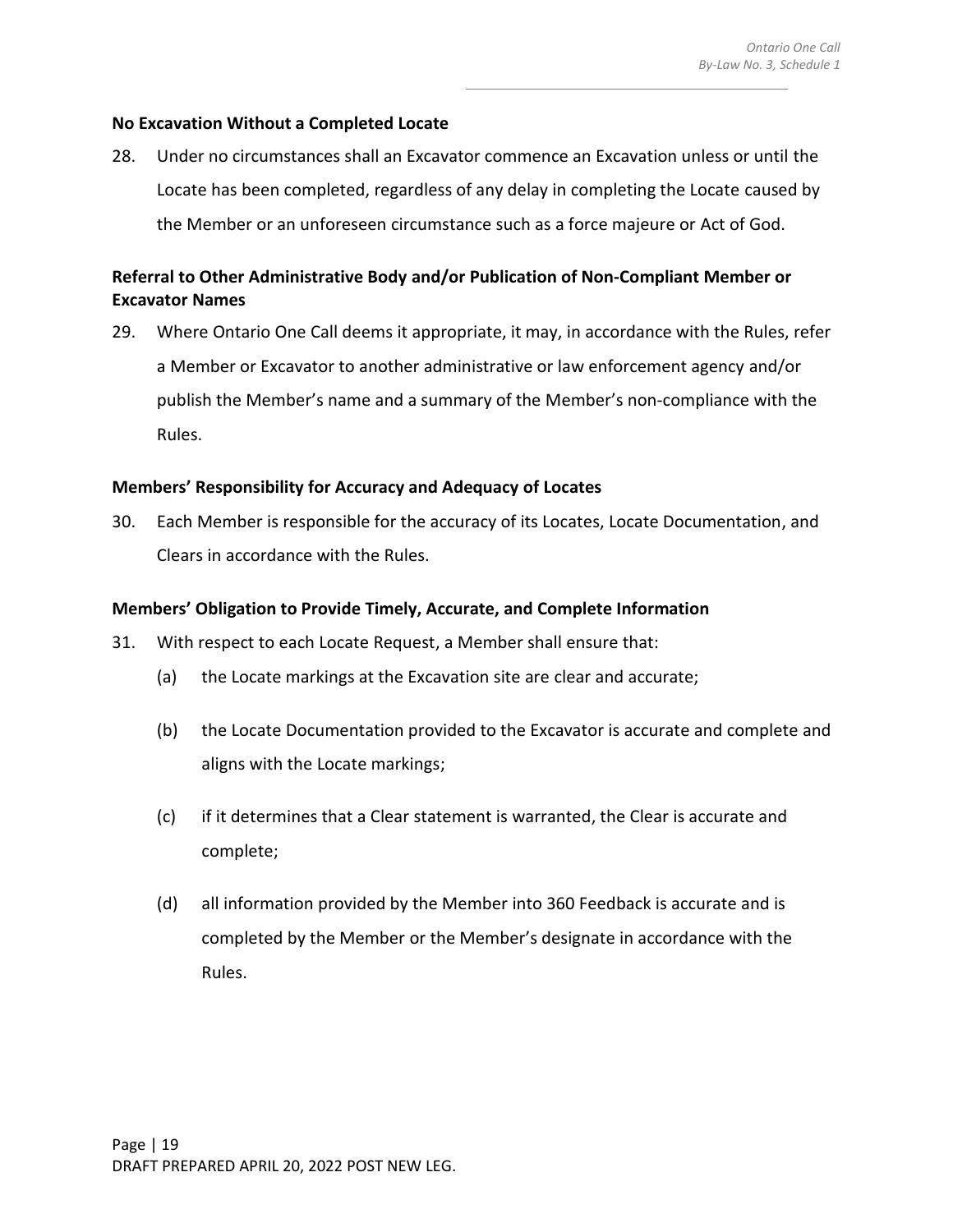# **PART V: OPTIONAL ADDITIONAL ONTARIO ONE CALL SERVICES**

#### **Optional Additional Services**

- 32. Ontario One Call may, but is not obliged to:
	- (a) offer Members the option of accessing Locate clearance services from Ontario One Call (e.g. system filters, secondary screening, etc.) where specified conditions are satisfied on a cost recovery basis;
	- (b) facilitate and accept agreements between a Member and a particular Excavator to clear Locates where specified conditions are satisfied; or
	- (c) offer a sewer safety inspection request service, including notification of affected Members

but in any situation where Ontario One Call provides a Member with optional additional services, the Member shall release and indemnify Ontario One Call with respect to the provision of such services.

#### **PART VI: COMPLAINTS AND COMPLIANCE**

#### **Rules Regarding Complaints and Compliance**

33. Ontario One Call's Rules must include the process for addressing non-compliance by Members and Excavators or complaints from third parties.

# **Members and Excavators Must Provide Information Requested by Ontario One Call**

34. Members and Excavators are required to provide Ontario One Call with accurate and timely information, upon request, where such information is necessary for Ontario One Call to fulfill its obligations under this By-Law or the Rules. This includes providing information in response to possible non-compliance by an Excavator or Member.

#### **Dispute Resolution**

35. The Rules must include a Dispute Resolution Policy that provides a fair and efficient mechanism to resolve disputes that may arise after Ontario One Call has taken disciplinary action against a Member or Excavator.

Page | 20 DRAFT PREPARED APRIL 20, 2022 POST NEW LEG.